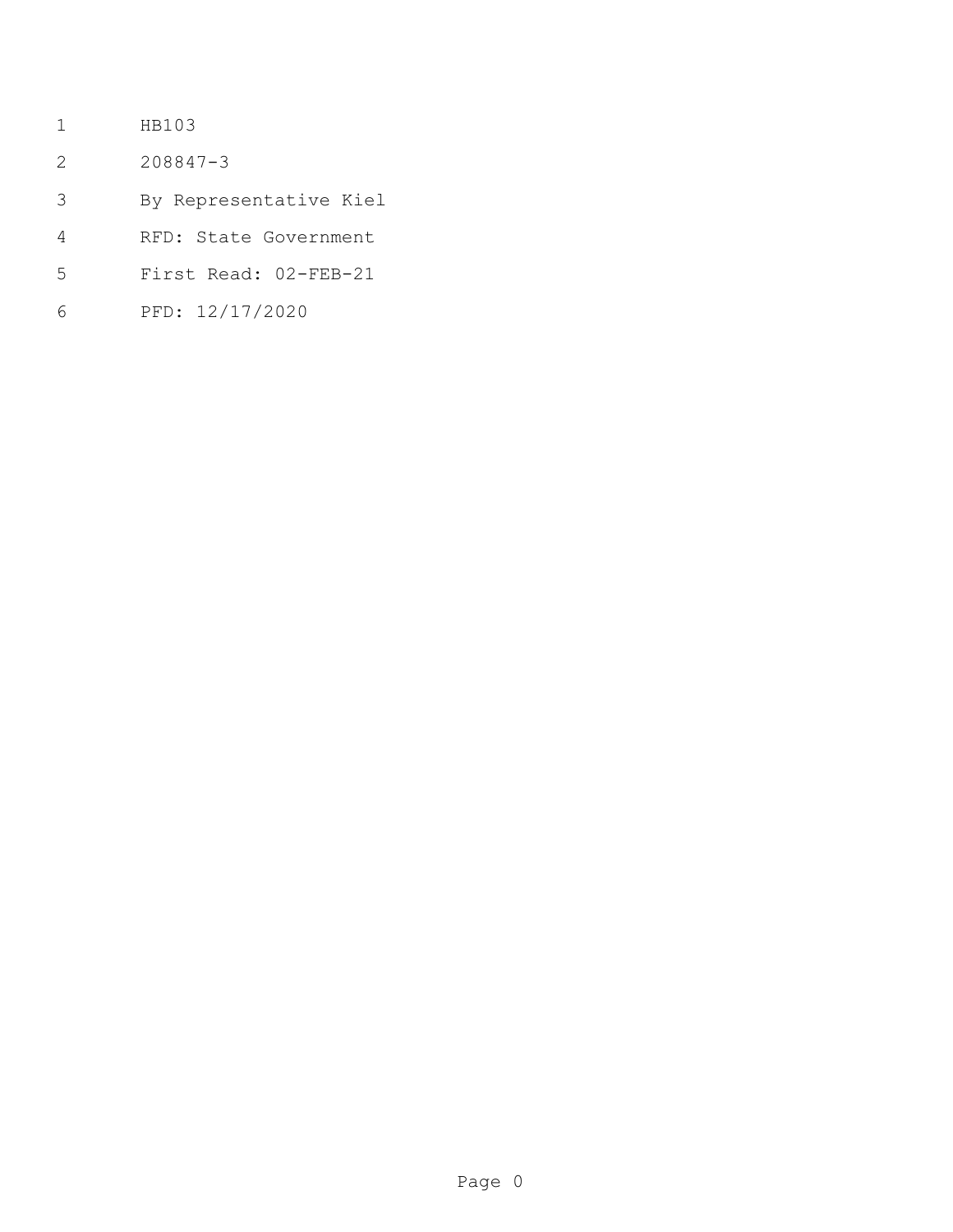| $\mathbf 1$    | ENGROSSED                                                      |
|----------------|----------------------------------------------------------------|
| $\overline{2}$ |                                                                |
| 3              |                                                                |
| 4              | A BILL                                                         |
| 5              | TO BE ENTITLED                                                 |
| 6              | AN ACT                                                         |
| 7              |                                                                |
| 8              | Relating to the Alabama Emergency Management Act of            |
| 9              | 1955; to provide for the continued operation of business and   |
| 10             | religious entities during a state of emergency declared under  |
| 11             | certain conditions.                                            |
| 12             | BE IT ENACTED BY THE LEGISLATURE OF ALABAMA:                   |
| 13             | Section 1. During the existence of a state of                  |
| 14             | emergency declared pursuant to Section 31-9-8, Code of Alabama |
| 15             | 1975, a business entity or a church, mosque, synagogue, or     |
| 16             | other bona fide religious institution may continue or resume   |
| 17             | its business or religious operations if the business entity or |
| 18             | religious institution complies with all of the safety          |
| 19             | precautions issued by the Governor, a state department or      |
| 20             | agency, or a county or municipal governing body or agency      |
| 21             | thereof under the authority of the Alabama Emergency           |
| 22             | Management Act of 1955, Article 1 of Chapter 9 of Title 31,    |
| 23             | Code of Alabama 1975, to prevent a threat to the public caused |
| 24             | by a pandemic, epidemic, or bioterrorism event, or the         |
| 25             | appearance of a novel or previously controlled or eradicated   |
| 26             | infectious agent or biological toxin.                          |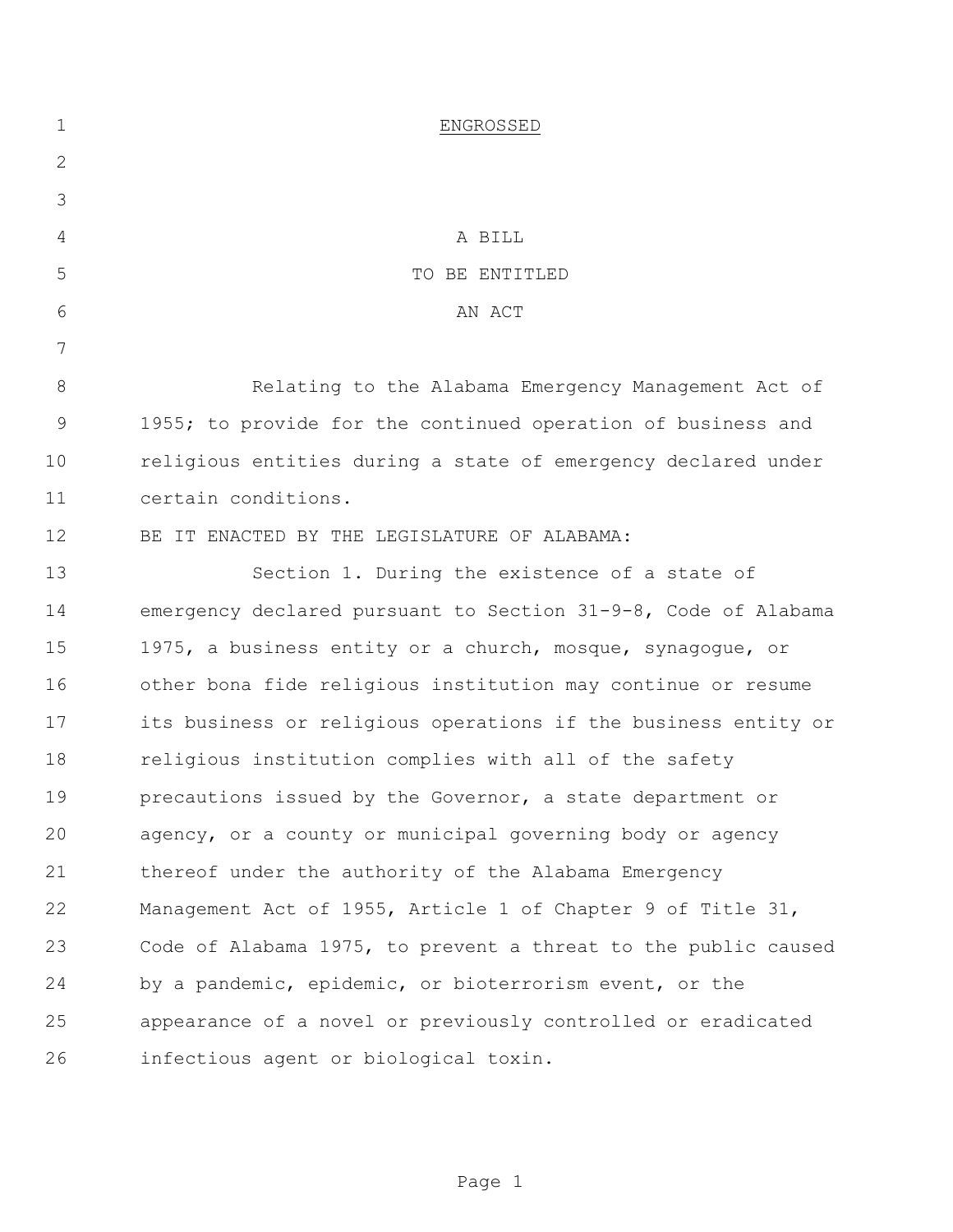1 If a provision of this act is inconsistent with any proclamation, order, rule, or other directive adopted under the Alabama Emergency Management Act of 1955, this act shall prevail.

 Section 2. This act shall become effective on the first day of the third month following its passage and approval by the Governor, or its otherwise becoming law.